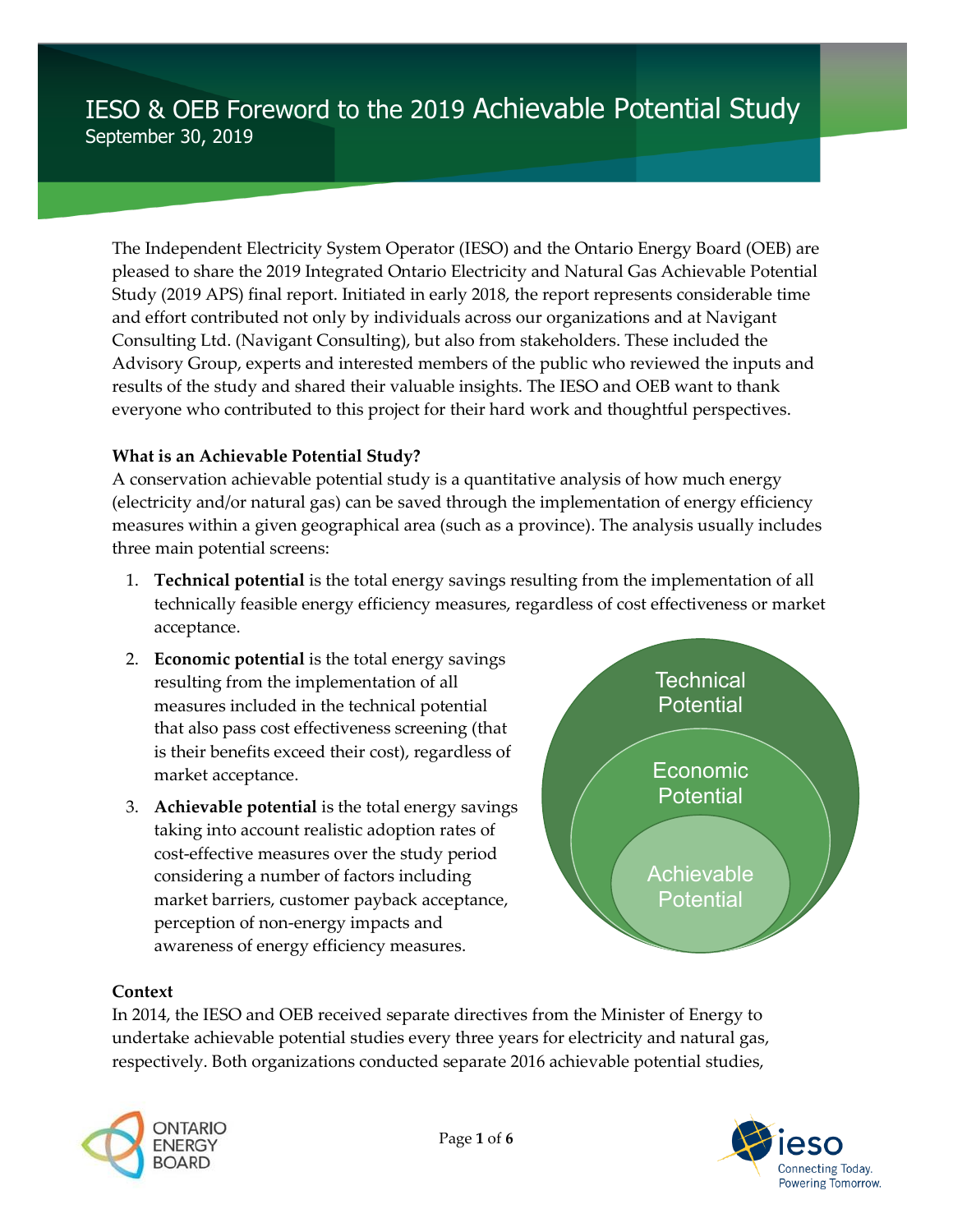but coordinated assumptions where appropriate. Since these studies were completed, a growing shift toward more dual-fuel measures and whole home and business programs has driven the need for further integration between the electricity and natural gas sectors. As a result, the IESO and OEB conducted an integrated study for the 2019 APS that considers natural gas, electricity and dual-fuel energy efficiency measures as well as fuel switching measures. The integrated study ensures alignment of measure inputs and forecasting assumptions across fuel types and estimates savings potential from both fuels along with their greenhouse gas (GHG) impacts.

The **Independent Electricity System Operator (IESO)** operates Ontario's power grid 24 hours a day, 365 days a year, ensuring Ontarians receive a reliable and cost-effective source of power when and where they need it. It works with sector partners and engages with communities across Ontario to plan and prepare for the province's electricity needs now and into the future.

In March 2019, the IESO was directed to centrally deliver energy-efficiency programs on a provincewide basis with a focus on business and industrial programs and continued support for low-income and Indigenous communities. As a result, the IESO implemented an *[Interim Framework](http://www.ieso.ca/en/Sector-Participants/Energy-Efficiency/2019-2020-Interim-Framework)* in April 2019 for energy-efficiency delivery that will continue until December 31, 2020.

Later this year, the IESO will release an annual planning outlook that will report on electricity system demand and supply resources available over the next 20 years. The 2019 APS will provide valuable information regarding the quantity, type and location of energy efficiency resources available to address near and long term system needs and help inform future energy efficiency policy and/or frameworks in Ontario.

The **Ontario Energy Board (OEB)** is the independent regulator of Ontario's electricity and natural gas sectors, with a broad mandate to regulate in the public interest. The OEB has developed regulatory frameworks for the demand-side management (DSM) activities of natural gas utilities since 1993, the most recent being the 2015-2020 DSM Framework. The OEB also reviews and approves DSM plans for use by Ontario's natural gas utilities whose DSM activities are funded through rates.

The 2016 province-wide natural gas achievable potential study completed by the OEB was used as a reference in the OEB's mid-term review of its 2015-2020 DSM Framework. In 2019, the OEB initiated its consultation process to develop a new framework to replace the 2015-2020 DSM Framework, noting the Government of Ontario's commitment to cost-effective conservation of natural gas as confirmed in the "Preserving and Protecting our Environment for Future Generations: A Made-in-Ontario Environment Plan," policy proposal [posted to the Environmental Registry of Ontario,](https://ero.ontario.ca/notice/013-4208) November 28, 2018. <sup>1</sup> The OEB expects that the results of this 2019 APS will be an important reference during the comprehensive review of the 2015-2020 DSM Framework for the purposes of establishing a new framework for the future.

<sup>&</sup>lt;sup>1</sup> The plan includes a GHG emission reduction scenario of 18 MtCO2e by 2030, 18% of which could come from the gradual expansion of natural gas conservation programs offered by Ontario's natural gas utilities.



1

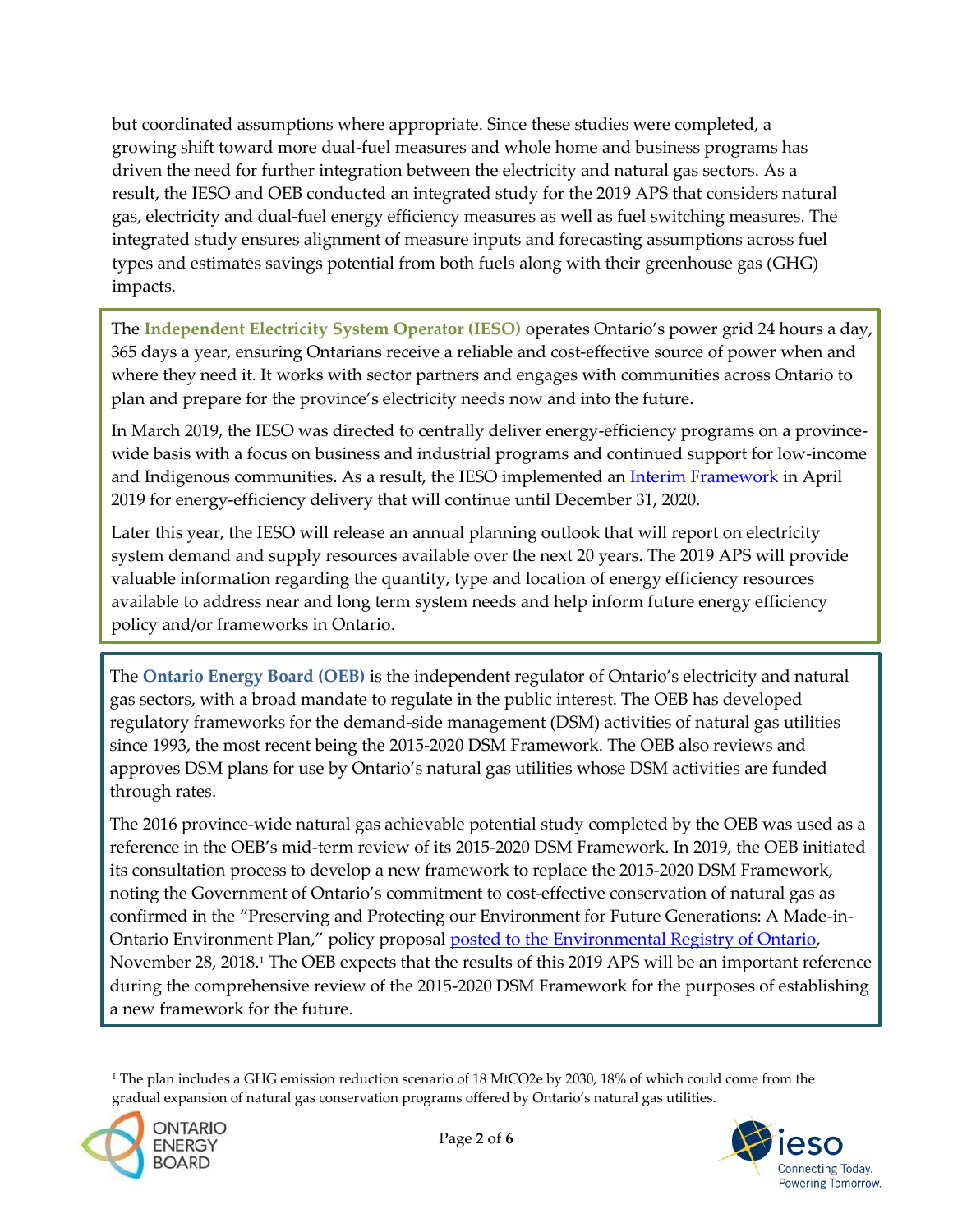## **Study Objectives**

The main objective of the 2019 APS is to identify and quantify energy savings (for both electricity and natural gas) and GHG emission reductions, and associated costs, attainable from energy efficiency and conservation resources for the period 2019-2038.

The 2019 APS is intended to provide data and analysis to inform the development of future conservation policy and/or frameworks; program design, implementation and evaluations; long-term resource planning; and system operations.

As the first integrated achievable potential study in Ontario, the 2019 APS also aimed to capture the dynamic relationship between electricity and natural gas use in order to better support emerging whole home and business energy efficiency measures and programs.

## **Development of the Study**

A number of key parties were involved in the 2019 APS.

- The IESO and the OEB, referred to as the **Project Team**, provided day-to-day oversight and direction for the project.
- The Project Team established an **Advisory Group** made up of local distribution companies, natural gas utilities, customers/customer associations, and other relevant stakeholders to provide advice on development of the project and review project milestones. Representatives from the Ministry of Energy, Northern Development and Mines; Ministry of Environment, Conservation and Parks; and the Office of the Auditor General were observers in the Advisory Group.
- The Project Team also established an independent, third-party **panel of experts** of four professionals to review consultant materials, provide technical guidance and ensure the project was conducted according to industry best practice.
- **Navigant Consulting** was selected by the Project Team to develop the study methodology and undertake the analysis.





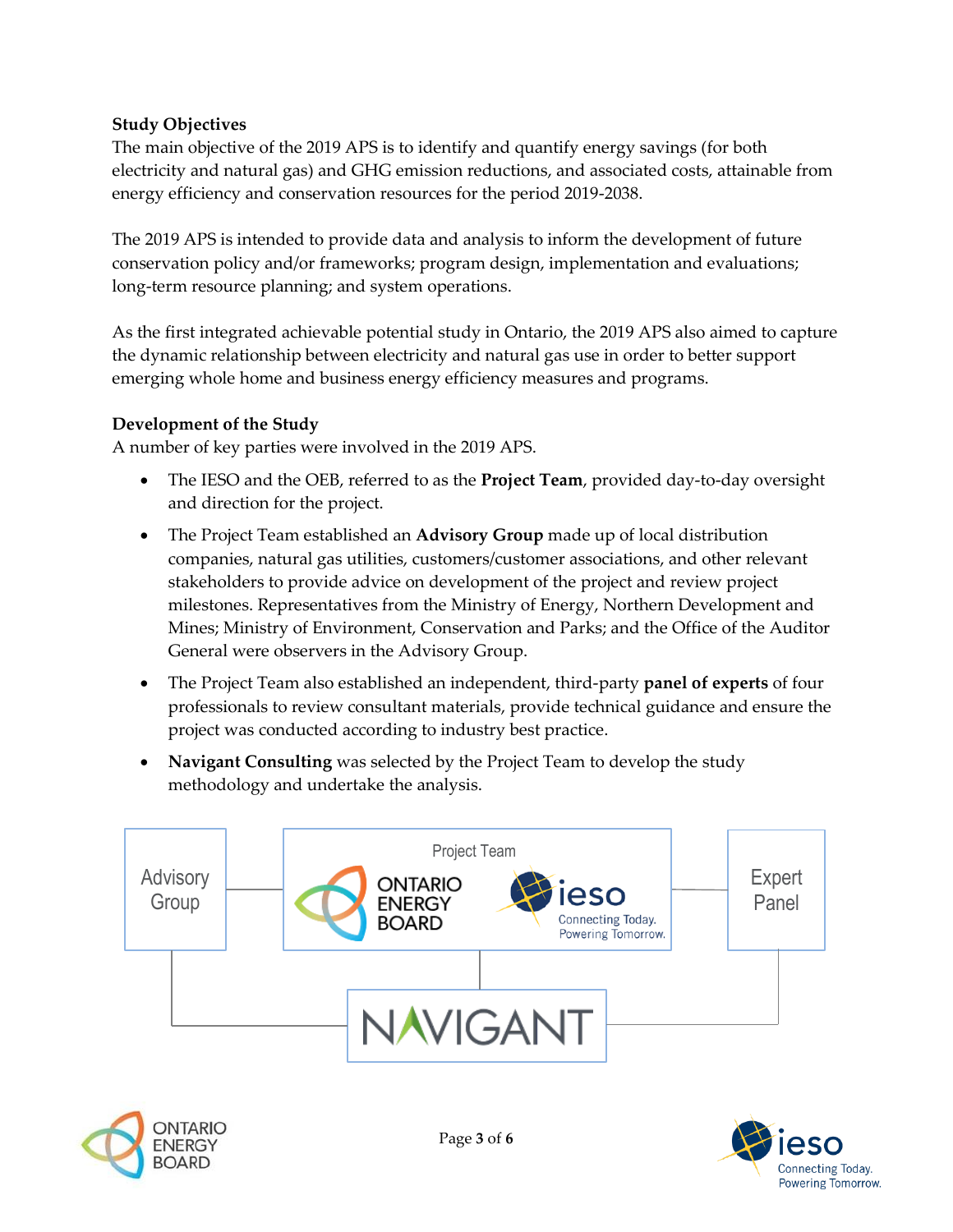Navigant and the Project Team carefully considered input from the Advisory Group provided over 13 meetings and worked to reach agreement with members on study method and assumptions wherever possible. The Advisory Group provided input on a number of matters such as measure savings assumptions and applicability, data availability, scenario development, and customer adoption rates – that impacted the final 2019 APS results.

To ensure the 2019 APS methodology aligned with best practices in achievable potential studies, the Project Team also sought the advice of the independent expert panel of third-party consultants. Additionally, the Project Team held five public webinars to solicit input from the general public on the study approach and key assumptions. This inclusive and collaborative process brought greater transparency to the design, methodology, and assumptions used for the study.

## **Summary of Results**

The 2019 APS determined that both fuels have significant cost-effective energy-efficiency potential in the near and longer term.

## *Electricity*

All scenarios modeled as part of the 2019 APS show significant and sustained achievable potential for energy efficiency across all sectors. Depending on the type and level of customer incentives provided, peak demand<sup>2</sup> savings potential ranges from 500 to 800 MW in 2023 and from 2,000 to 3,000 MW in 2038. <sup>3</sup> Once planned savings from the past and interim conservation frameworks in 2019-2020 are removed (approximately 200 MW by 2023), between 300 and 600 MW in 2023 of new peak demand savings is expected to be available.

Potential energy savings range from 4.8 to 6.9 TWh in 2023 and from 18 to 24 TWh in 2038. Once planned savings from CFF and Interim Framework programs in 2019-2020 are removed (approximately 2 TWh by 2023) between 2.8 and 4.9 TWh of new energy savings potential is expected to be available in 2023.

<sup>&</sup>lt;sup>3</sup> All annual savings potentials reported in the study are based on the cumulative adoption of measures over time (e.g., savings in 2023 represent the potential savings in 2023 of measures adopted in 2019 through 2023).



1



<sup>&</sup>lt;sup>2</sup> Peak demand potential in this study is defined as the average demand reduction during the period from 1pm through 7pm on non-holiday weekdays in June, July and August as per the IESO Evaluation, Measurement and Verification Protocols.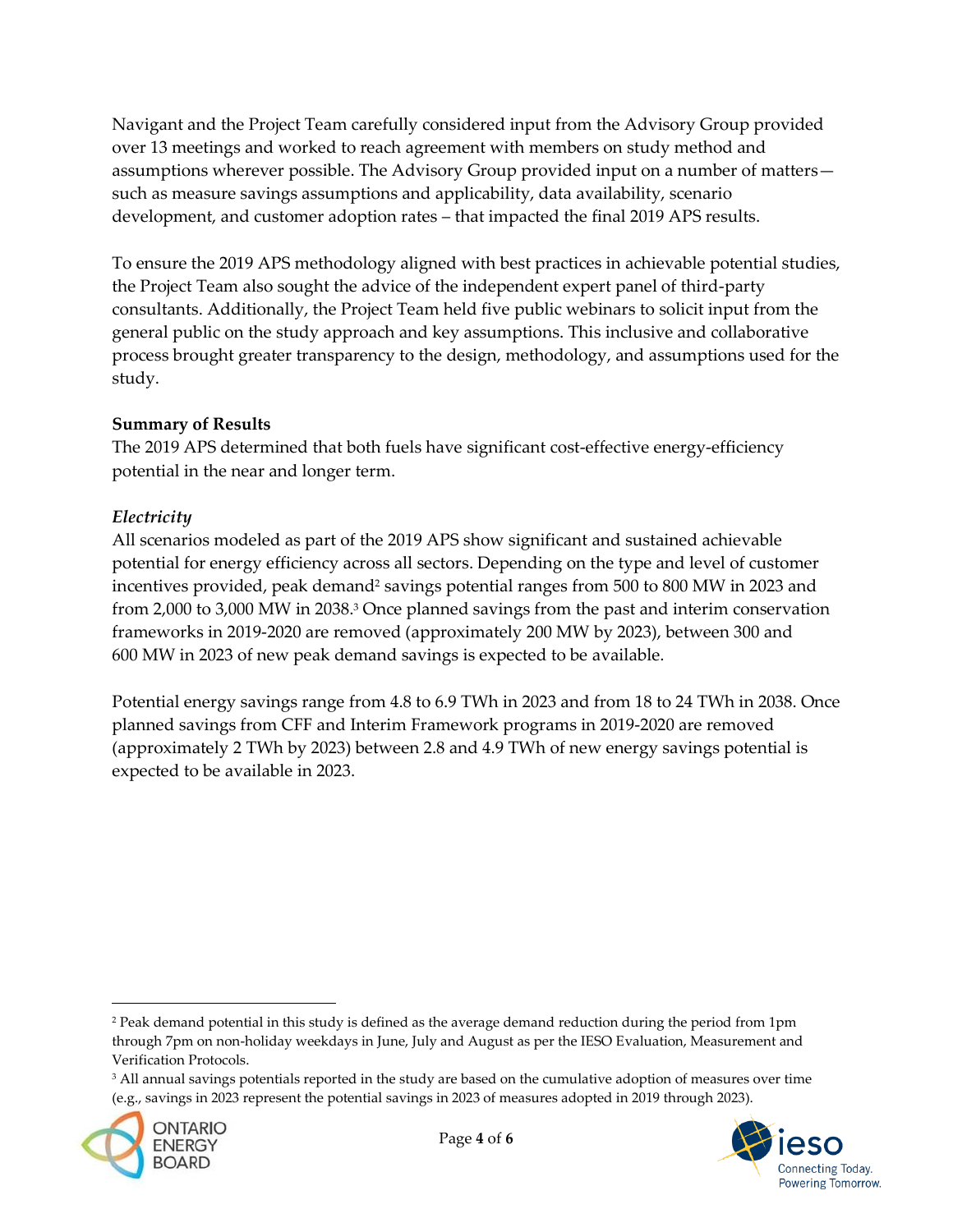

Energy efficiency is expected to continue to be a low cost resource and remains competitive with other resources. Average levelized unit energy costs for energy efficiency incentives at the portfolio level range from 1.5 to 2.7 ¢/kWh in 2023 based on the four scenarios modeled. From a

demand perspective, average portfolio level incentive costs range from 86 to 242 \$/kWyear for peak demand savings in 2023. Each scenario comprises a unique mix of energy efficiency measures some of which are incented at values above and below the average portfolio energy and demand costs. The 2019 APS provides a wealth of information including cost curves produced as part of the achievable potential modeling, which enable system and program planners to further refine and optimize energyefficiency measures to align with system needs.



## *Natural Gas*

The 2019 APS has estimated that maintaining current DSM budget levels (Scenario A) would result in annual savings of 542 million cubic metres of natural gas in 2023, 1,542 million cubic metres in 2030, and 2,740 million cubic metres in 2038, equivalent to a 10% reduction in forecast natural gas consumption in the final year of the study. To achieve 25% of the Environment Plan policy proposal 2030 GHG emission reduction scenario for gradual expansion of natural gas conservation programming (Scenario C), DSM costs would be three to four times higher than current budgets. To achieve 125% of that scenario (Scenario B), assuming no budget constraints, DSM costs would be eight to nine times higher.